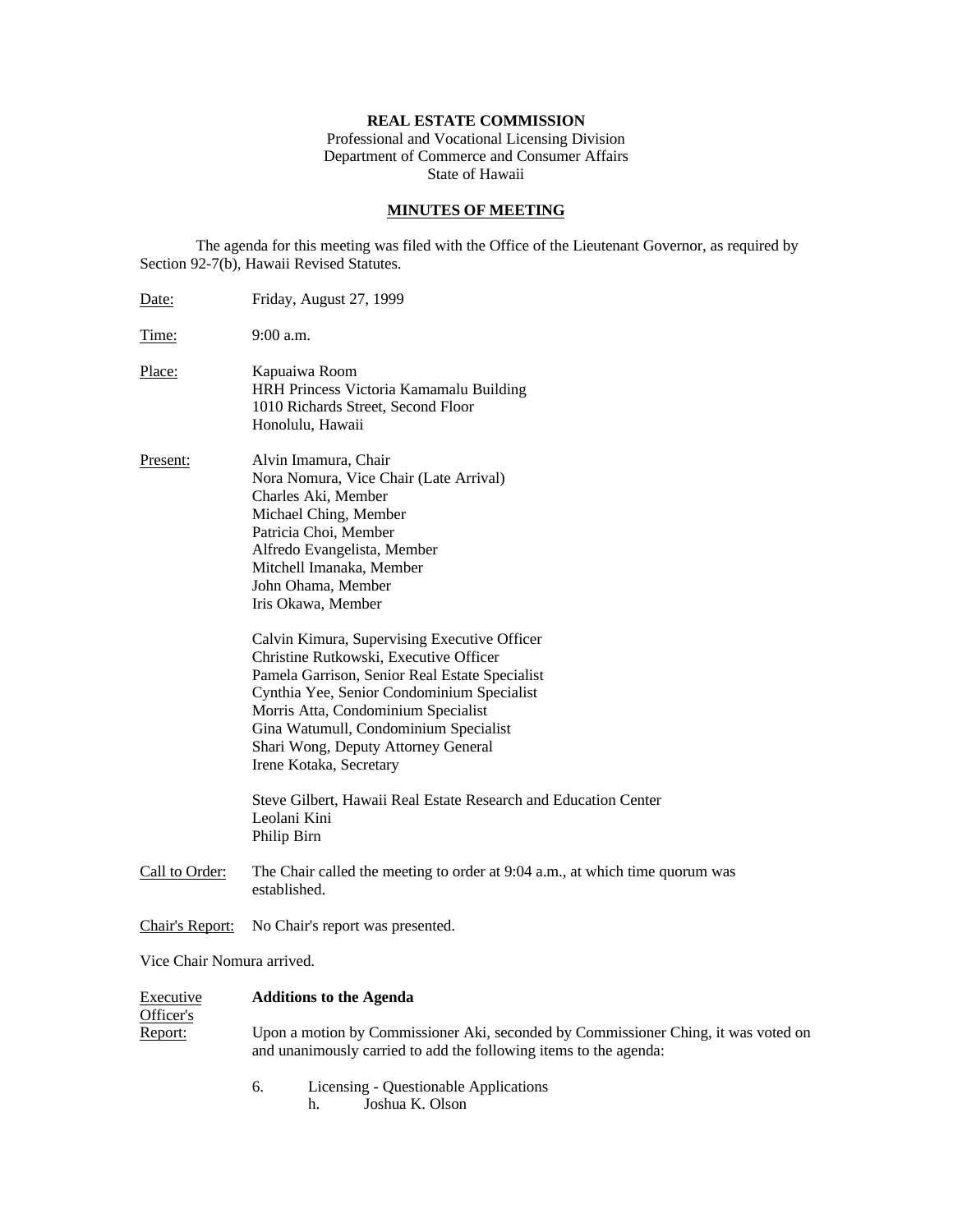# **Additional Distribution**

The following material was distributed to the Commissioners prior to the start of the meeting:

- 4. Committee Reports
	- b. Education Review Committee Revised Final Draft Core Course 1999- 2000
	- c. Condominium Review Committee Amended Report
- 6. Licensing Questionable Applications
	- a. James W. Licke
	- b. Stuart S. Igarta

### **Minutes of Previous Meeting**

Upon a motion by Commissioner Ching, seconded by Commissioner Evangelista, it was voted on and unanimously carried to accept the minutes of the July 29, 1999 Real Estate Commission meeting.

Chair's Report: The Chair presented Steven Gilbert, former Interim Chair of the Hawaii Real Estate Research and Education Center, with a plaque of appreciation for his contributions in real estate.

# Committee **Laws and Rules Review Committee**

Reports:

Upon a motion by Commissioner Ching, seconded by Commissioner Ohama, it was voted on and unanimously carried to accept the amended report of the August 11, 1999 Laws and Rules Review Committee meeting, as follows:

- 1. Minutes of Previous Meetings Accept minutes of July 8, 1999.
- 2. Commissioners Education Program Request that Commissioners bring in their Commissioner's Reference Book to the August 27, 1999 Real Estate Commission meeting or earlier so that staff can incorporate the 1999 amendments.
- 3. Special Issues Douglas R. Spencer Request for Informal Non-binding Opinion on Act 240:
	- **Recommend approval** of the following:
	- a. That pursuant to the previous §467-9.5(5) and the July 2, 1999 revised §467-9.5(4), HRS, (Act 240, 1999 Session Laws of Hawaii) no applicant would be able to sit directly for the real estate broker's examination without having met the salesperson's experience requirement.
	- b. That Mr. Spencer cannot take the real estate broker examination because he has not met the requirements.
	- c. That staff inform Mr. Spencer that the real estate broker exam is different from the real estate salesperson exam based on different curriculum.
	- d. That Mr. Spencer should submit a complete application for education equivalency for the real estate salesperson exam to determine if he qualifies. Staff to notify Mr. Spencer that he cannot use the same basis for education equivalency for the real estate salesperson and real estate broker.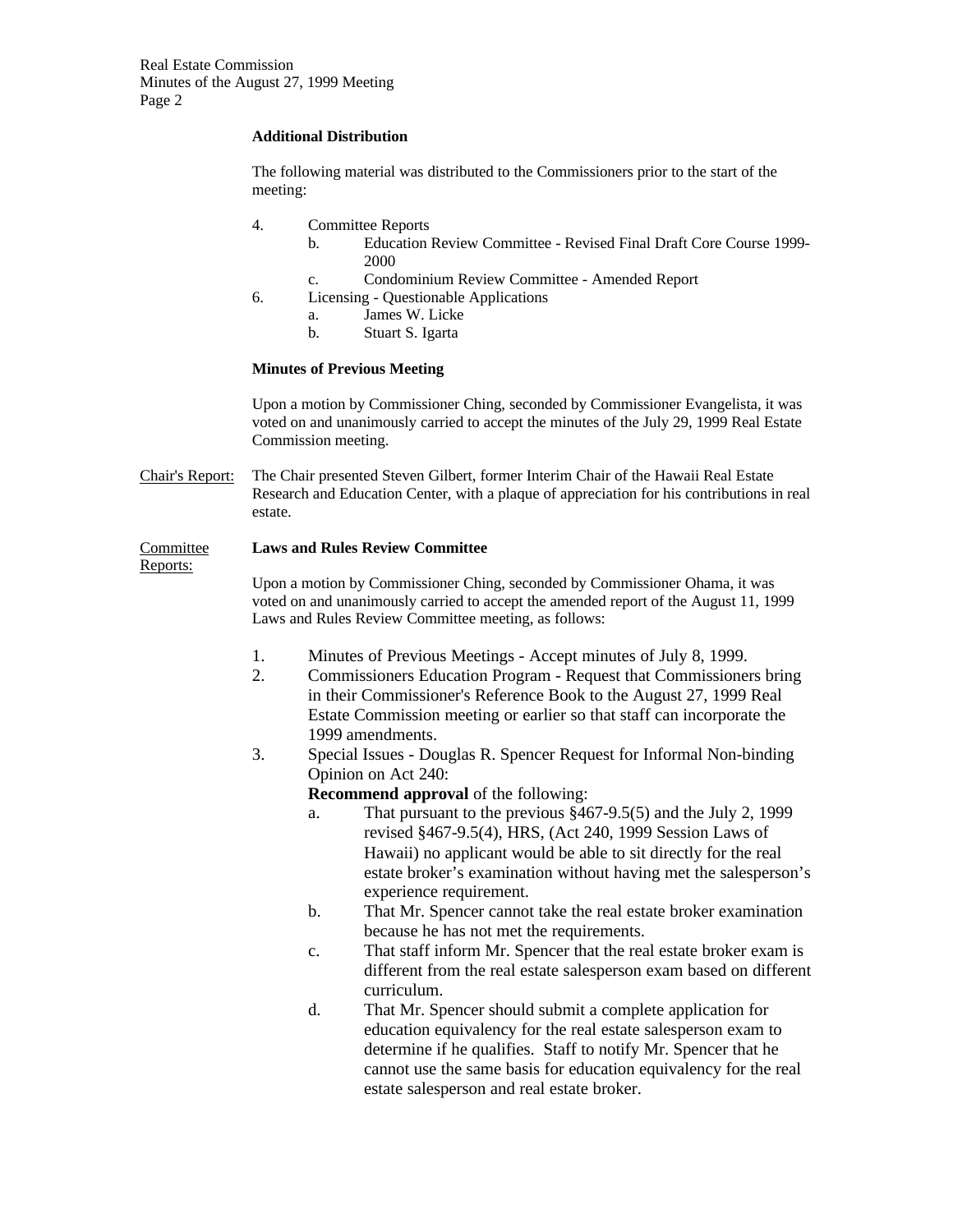- e. That based on consultation with the Deputy Attorney General, Act 240 supercedes the rules in effect on equivalency experience.
- f. At its May 27, 1999 monthly meeting, the Real Estate Commission proposed its amendments to Chapter 99, Hawaii Administrative Rules.
- 4. Special Issues Clear 1999 Conference **Recommend approval** not to send or fund any participants due to budgetary constraints and keeping travel to a minimum.
- 5. Next Meeting: Wednesday, September 8, 1999 9:00 a.m. Kapuaiwa Room

HRH Princess Victoria Kamamalu Building 1010 Richards Street, Second Floor Honolulu, Hawaii

# **Education Review Committee**

Prelicense Education Administration, Curriculum, Schools, Instructors, and Equivalency - Applications - Instructor - Abraham "Abe" Lee, Prelicense Broker Curriculum

Senior Real Estate Specialist Garrison reported that Mr. Lee had submitted a request to become an approved instructor for the prelicensing broker and salesperson curriculum, however only the real estate salesperson's instructor application was recommended for approval at the August 11 1999 Education Review Committee meeting. Ms. Garrison requested that Mr. Lee's application as a prelicense broker instructor be considered at this time.

Upon a motion by Commissioner Ching, seconded by Commissioner Aki, it was voted on and unanimously carried to approve Abraham "Abe" Lee's application as an instructor of the prelicensing real estate broker curriculum, subject to receipt of a passing score report for the instructor examination.

1999-2000 Mandatory Continuing Education Core Course - Commissioner Ohama reported that the Committee had met to discuss the core course and the final draft has been prepared and was distributed at the meeting for review and approval.

Commissioner Ohama recommended that the Commission approve the draft based on its substance, with the condition that it be reviewed by staff and himself. The SEO stated that if there were no substantive changes, he would recommend that the Commission approve the draft and proceed to finalization. It is hoped that the final core course would be ready for distribution sometime between now and next Friday.

Upon a motion by Commissioner Ohama, seconded by Commissioner Nomura, it was voted on and unanimously carried to approve the substance contained in the draft of the core course, Real Estate Law Update and Ethics 1999-2000, and to delegate to staff to perform non-substantive, structuring, and organizational revisions, in consultation with Commissioner Ohama, with the goal of making the course available to providers as soon as possible.

Commissioner Ohama mentioned that he had attended a meeting yesterday, which discussed the continuing education courses, and the credits received. Questions were raised as to how many hours the HAR course would be certified for since it is a four-hour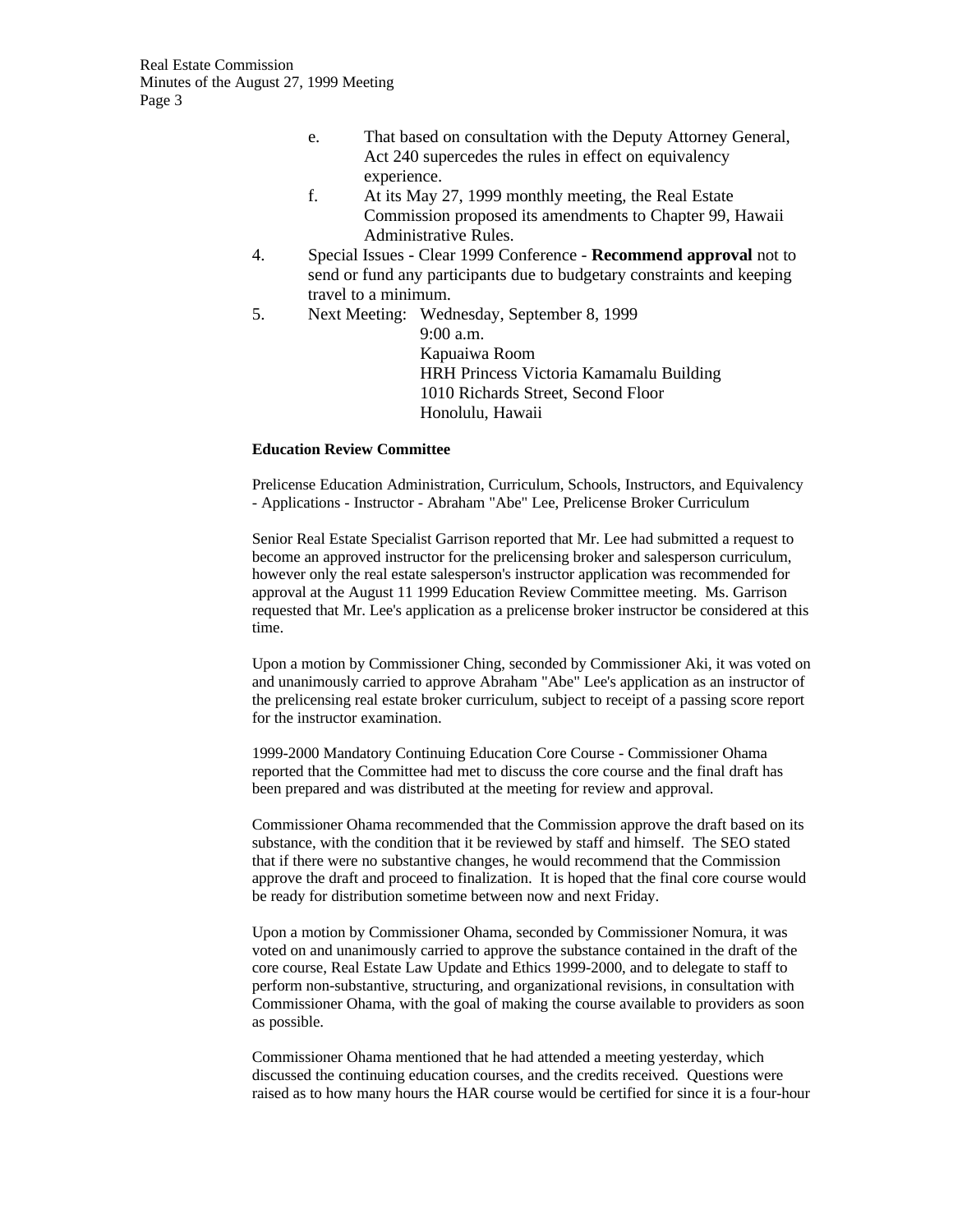> course. If the Commission can certify the core course as a four-hour course, it will do so. Certifying the HAR course for four hours may even be more advantageous as the licensee will only have to take two, three-hour elective courses. In the future, there may also be a six-hour elective course, which the Commission may consider to be equivalent to sixhours of continuing education courses.

Commissioner Ching requested that this matter be referred back to the Laws and Rules Review Committee for further consideration.

Commissioner Ohama stated that he had raised this issue because it is necessary for the Commission to consider the next core course. In the past, the HREREC completed the core course in the first year of the biennium and then provided updates for the second year of the biennium. Commissioner Ohama asked that the Commissioners inform him of any suggestions that they may have.

Commissioner Ching thanked Commissioner Ohama for taking the lead in the core course.

Upon a motion by Commissioner Aki, seconded by Commissioner Ohama, it was voted on and unanimously carried to approve the amended report of the August 11, 1999 Education Review Committee meeting, as follows:

- 1. Minutes of July 8, 1999 meeting **Accept.**
- 2. Continuing Education Administration, Curriculum, Courses, Providers, and Instructors
	- a. Applications<br>1) Provider:
		- 1) Provider: Richard Daggett **Recommend approval.** 2) Course: "§1031 Exchanges - An Investors Dream" (Provider: Abe Lee Seminars), Instructor: Michael J. Yesk, Course category: Real Estate Tax Law - **Recommend approval.**
		- 3) Course: "Listing and Selling Business Opportunities" (Provider: Richard Daggett), Instructor: Richard Daggett, Course category: Investment, Commercial Real Estate - **Recommend approval** subject to course being offered for 3 1/3 hours and course curriculum being amended to such hours.
		- 4) Course: "Contracts/Business Opportunities" (Provider: Richard Daggett), Instructor: Richard Daggett, Course category: Contracts - **Recommend approval** subject to course being offered for 3 1/3 hours and course curriculum being amended to state such hours.
		- 5) Recommend to invite Mr. Richard Daggett to attend the Real Estate Commission's August 27, 1999 meeting to discuss any concerns and suggestions concerning the real estate laws, rules and program of work issues.
	- b. Continuing Education 99-00 Core Course
		- 1) **Recommend approval** to allow a licensee to receive CE credit for all core courses taken. If a licensee takes multiple courses, additional core courses to be deemed equivalent to elective course credits.
		- 2) **Recommend delegation of** 2 or more Commissioners to attend the 99-00 Core Course workshops and submit report to the Commission at its August 27, 1999 meeting on status of core course.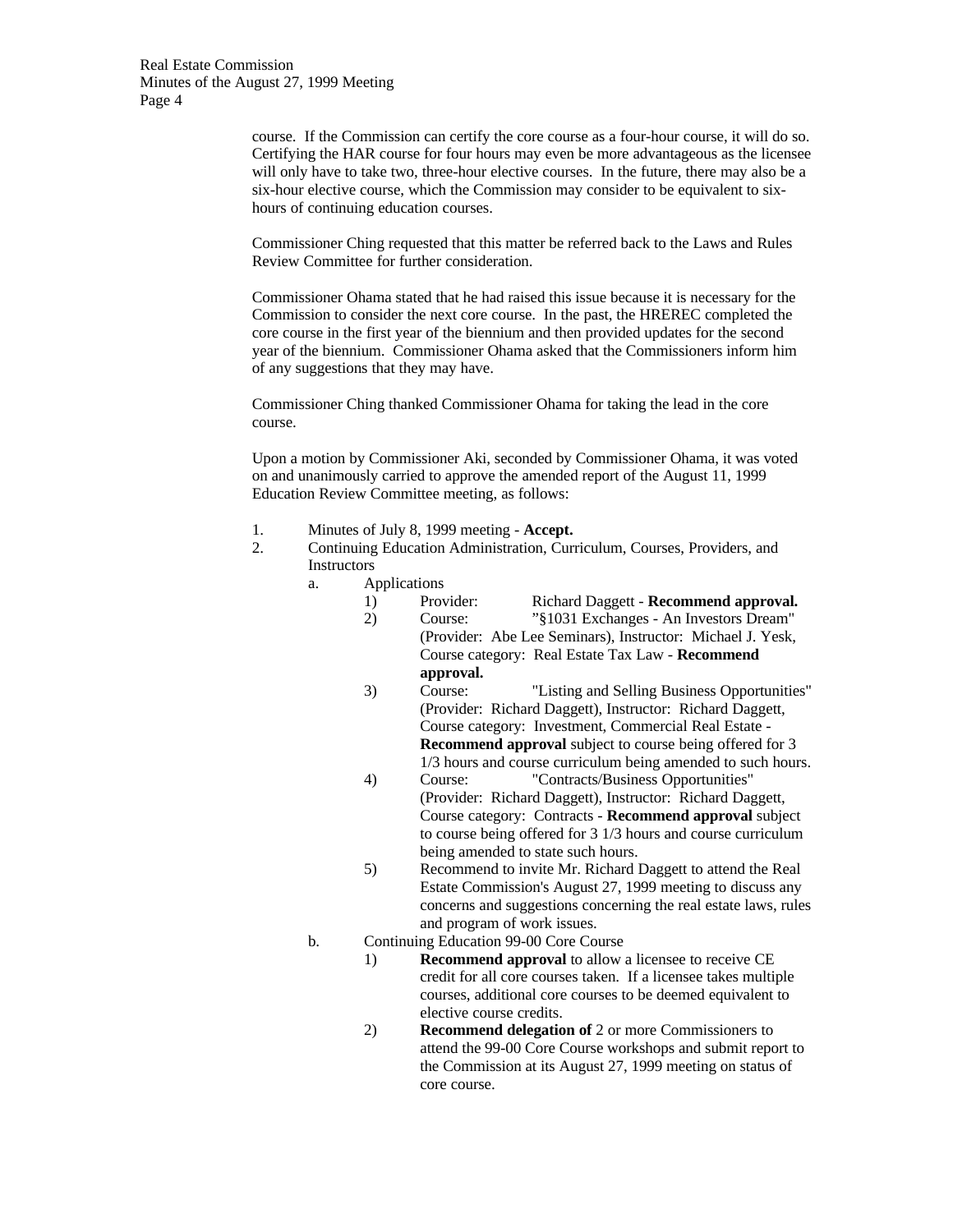- c. Request for Equivalency to CE Elective Course **Recommend denial** of request for equivalency to the continuing education elective course by licensee Jane F. Abramo as the requested course does not meet the requirements of §16-99-100, Criteria for approving and certifying continuing education courses.
- 3. Prelicense Education Administration, Curriculum, Schools, Instructors, and Equivalency
	- a. Applications
		- 1) School:"Premier Realty 2000, Inc." (Salesperson Curriculum) - **Recommend approval.**
		- 2) Instructor: Abraham "Abe" Lee, Prelicense Salesperson Curriculum - **Recommend approval** subject to receipt of passing score report for the instructor examination.

4. Next Meeting: Wednesday, September 8, 1999 10:00 a.m. Kapuaiwa Room 1010 Richards Street, Second Floor Honolulu, HI 96813

ARELLO Committee Sign-Up Forms – The Commissioners were asked to return their ARELLO Committee Sign-up sheets for compiling. The SEO will present a compiled listing of the committee assignments to the Commissioners at the September Laws and Rules Review Committee meeting.

Commissioner Aki asked the SEO if he was asked to chair some of the committees. The SEO informed the Commissioners that he has been asked, but he is uncertain whether or not he could commit the time to chairing the committees.

# **Condominium Review Committee**

Upon a motion by Commissioner Evangelista, seconded by Commissioner Imanaka, it was voted on and unanimously carried to accept the amended report of the August 11, 1999 Condominium Review Committee meeting as follows:

- 1. Minutes of July 8, 1999 **Accept** minutes.
- 2. Condominium Education Fund **Recommend approval** that the common usage of Condominium Management Education Fund (CMEF) be changed to "Condominium Education Fund" (CEF) to more accurately reflect the intent of the original legislation. Commission to change its references in all education materials and its verbal usage to CEF. When opportune time arises, Commission to attempt to statutorily change CMEF to CEF.
- 3. AOAO Registrations **Recommend approval** to ratify effective dates for AOAO registrations for:
	- a. 1997 1999 Registrations through July 31, 1999.
	- b. 1999 2001 Registrations through July 31, 1999.
- 4. AOAO / CMA / CHO Registrations **Recommend approval** to waive HAR §16-99-148(b)(1) and render a decision that the Real Estate Commission shall no longer be the certificate holder of AOAO, CMA and CHO fidelity bonds, such that the registrant will become the certificate holder. The commission, however, shall continue to require proof of continuous fidelity bond coverage for CHO broker-exempt registrants due to the non-applicability of the real estate recovery fund.
- 5. CPR Registration, Developer's Public Reports, Extensions Issued
	- a. July 1999 **Recommend approval** to ratify issuance of effective dates for public reports and extensions for month of July 1999.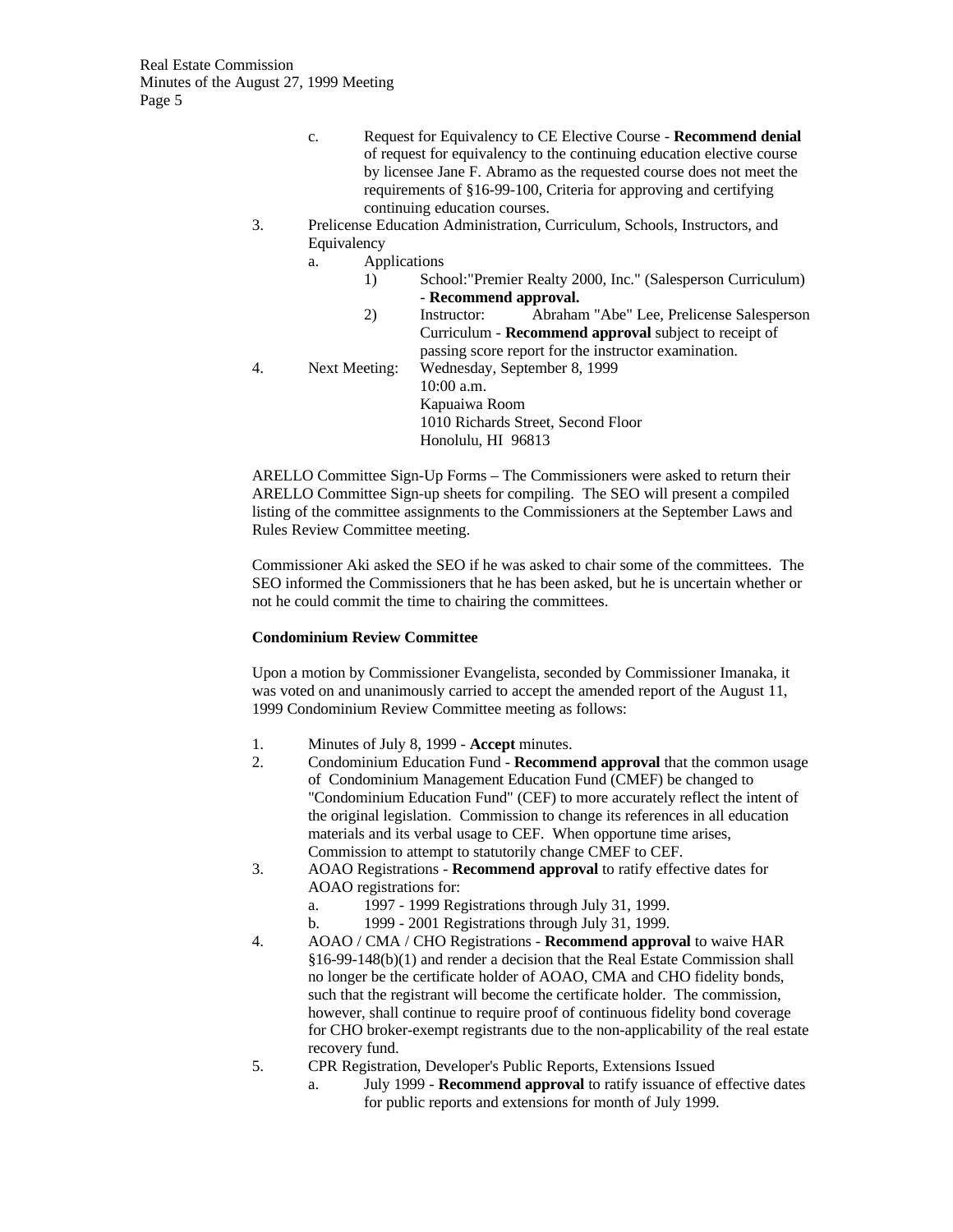b. Waiver of Owner-Occupant Notice Ad - Mariah Hakalau Condominium Project - Roger V. Meeker, Esq. - **Recommend to deny** request as the Real Estate Commission does not have the authority to waive Part VI of Chapter 514A, HRS, (relating to Sales to Owner-Occupants) and issue an informal, non-binding opinion that Mariah Hakalau Condominium Project is not subject to Part VI, Chapter 514A, HRS, based on the specific facts as represented by the developer:

- 1) The project is agriculturally zoned. Two of the three apartments are greenhouses and one is a residential apartment.
- 2) The developer does not plan to offer to sell any of the apartments at this time and is merely transferring ownership from the registered partnership of the CPR project to each individual partner of the partnership;
- 3) The intent of Part VI includes application to residential apartments; definition includes residential apartments only. The intent and language specify that 50% of residential apartments have to be offered, §514A-108 excludes CPRs of two or fewer apartments (intent was two or fewer residential apartments);
- 4) Therefore, being that there is only one residential apartment that cannot be divided in half, it falls within the intent and spirit of the exclusion of two or fewer residential apartments.
- c. Kluane Hillside Estate Condominium Hiroshi Sakai, Esq. **Recommend to defer** decision making on the issuance of an effective date for the developer's final public report to the September 8, 1999 CRC meeting and recommend that Mr. Sakai submit a written statement as to why Hawaii Revised Statutes §514A-40(b)(1) does not apply.
- 6. Program of Work, FY99
	- a. Rulemaking, Chapter 107 **Recommend approval** for incorporation into the current proposed rules a rule requiring the developer to designate at the time of registration, a contact person for each individual or entity listed as "persons connected with the project" on page 5 of the developer's public report form and to require the inclusion of the contact person's name, address, including e-mail, and telephone number where the contact person may be directly contacted for more information, questions, and complaints about the condominium project.
	- b. Condominium Seminars CAI's "Legislative Update, Collections, Foreclosures and Bankruptcy", September 16, 1999 (Honolulu); September 18, 1999 (Maui) - **Recommend approval** of CAI's seminars "Legislative Update, Collections, Foreclosures and Bankruptcy," September 16, 1999 (Honolulu) and September 18, 1999 (Maui) as CMEF subsidized seminars, subject to the terms and conditions of the current contract.
	- c. Interactive Participation with Organizations CAI's 47th National Conference - **Recommend approval** to send up to two participants to CAI's 47th National Conference to be held in Atlanta, Georgia, October 28 - 30, 1999, subject to budget and departmental approval. Commission Chair and Supervising Executive Officer to decide on participants.
- 7. Open Forum

There were no comments, recommendations, or concerns received from the following: Community Association Institute Hawaii Chapter, Alakahi Foundation, Hawaii Council of Association of Apartment Owners, Hawaii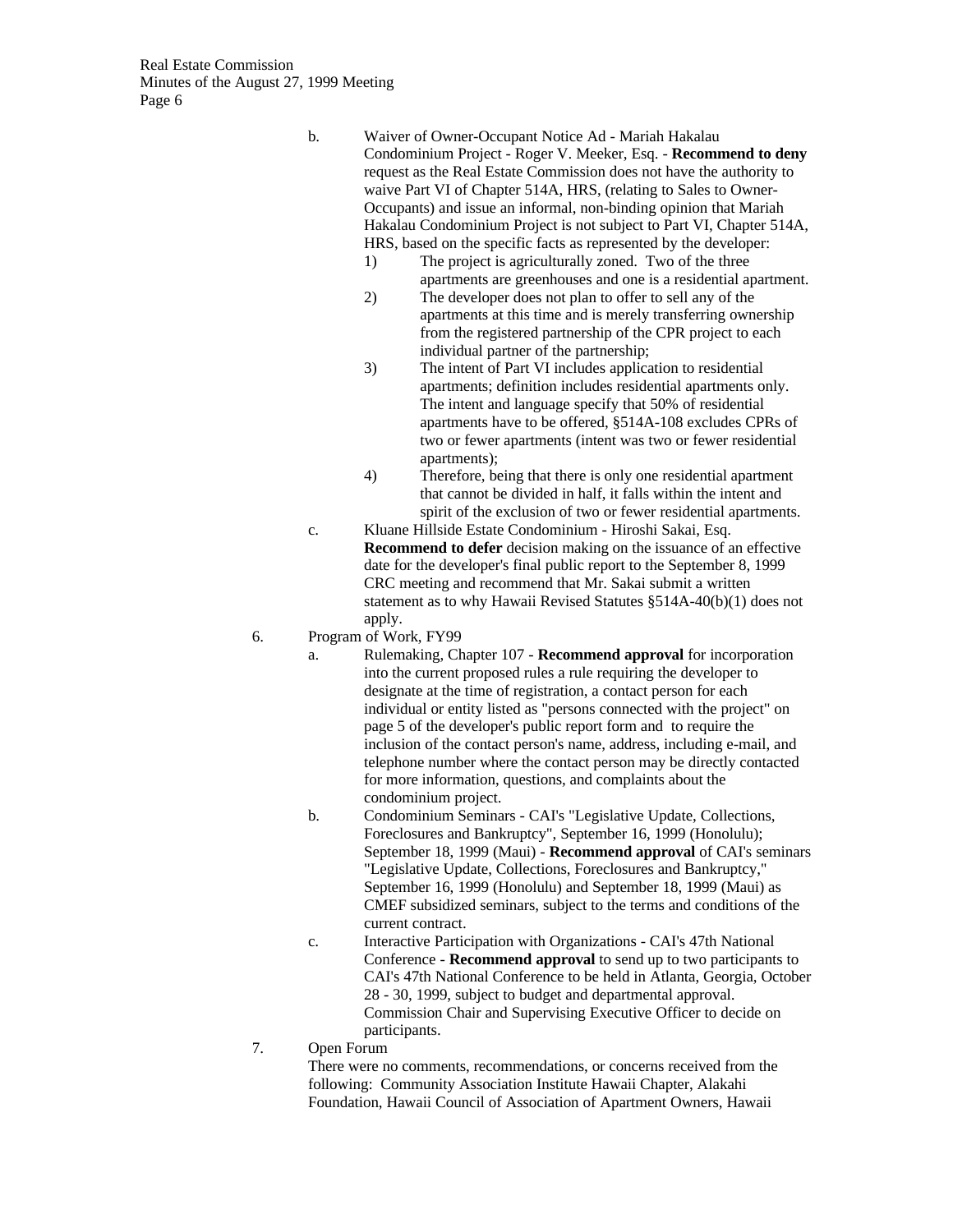|               |                                                               |               | Independent Condominium and Cooperative Owners, Hawaii State Bar                |  |
|---------------|---------------------------------------------------------------|---------------|---------------------------------------------------------------------------------|--|
|               |                                                               |               | Association / Real Property & Financial Services Section, Land Use Research     |  |
|               |                                                               |               | Foundation, Condominium Council of Maui, Hawaii Association of Realtors /       |  |
|               |                                                               | others.       | Institute of Real Estate Management Hawaii Chapter / Oahu Arm Committee,        |  |
|               | 8.                                                            | Next Meeting: | Wednesday, September 8, 1999                                                    |  |
|               |                                                               |               | $1:30$ p.m.                                                                     |  |
|               |                                                               |               | Kapuaiwa Room                                                                   |  |
|               |                                                               |               | 1010 Richards Street, Second Floor                                              |  |
|               |                                                               |               | Honolulu, HI 96813                                                              |  |
| Licensing $-$ |                                                               |               | Upon a motion by Commissioner Evangelista, seconded by Commissioner Aki, it was |  |
| Ratification: | voted on and unanimously carried to ratify the attached list. |               |                                                                                 |  |

Licensing – **Philip Birn** Questionable

Applications: Philip Birn was present to discuss his application for a real estate broker's license. He was asked if he wished to have his application considered in executive session. Mr. Birn declined the offer.

> Mr. Birn stated that he believes he submitted a summary of the events that transpired to the best of his knowledge.

Upon a motion by Commissioner Nomura, seconded by Commissioner Aki, it was voted on and unanimously carried to take this matter under advisement.

#### **Leolani F. Kini**

Leolani F. Kini was present to request an equivalency to the experience requirement of experience as a full-time state-licensed real estate salesperson associated with a Hawaii real estate broker for the three year period immediately prior to the licensing examination, based on twenty years experience in commercial real estate in Waikiki and an active real estate salesperson's license since March 16, 1998. Ms. Kini was asked if she wished to have her application considered in executive session. She declined the offer.

Ms. Kini stated that Senior Real Estate Specialist Garrison had informed her of the current laws and rules relating to obtaining a real estate broker's license. She also stated that Ms. Garrison had suggested that she submit written testimony on her behalf. Ms. Kini stated that she would like the Commissioners to consider what is on the table. Ms. Kini stated that during the past twenty years, she was not required to activate her license but she has been licensed since 1978.

Upon a motion by Commissioner Nomura, seconded by Commissioner Ohama, it was voted on and unanimously carried to take this matter under advisement.

Executive Upon a motion by Commissioner Evangelista, seconded by Commissioner Aki, it was Session: voted on and unanimously carried to enter into executive session, pursuant to Section 92- 5(a)(1), HRS, "To consider and evaluate personal information relating to individuals applying for professional or vocational licenses cited in section 26-9 or both;".

> Upon a motion by Commissioner Ching, seconded by Commissioner Evangelista, it was voted on and unanimously carried to move out of executive session.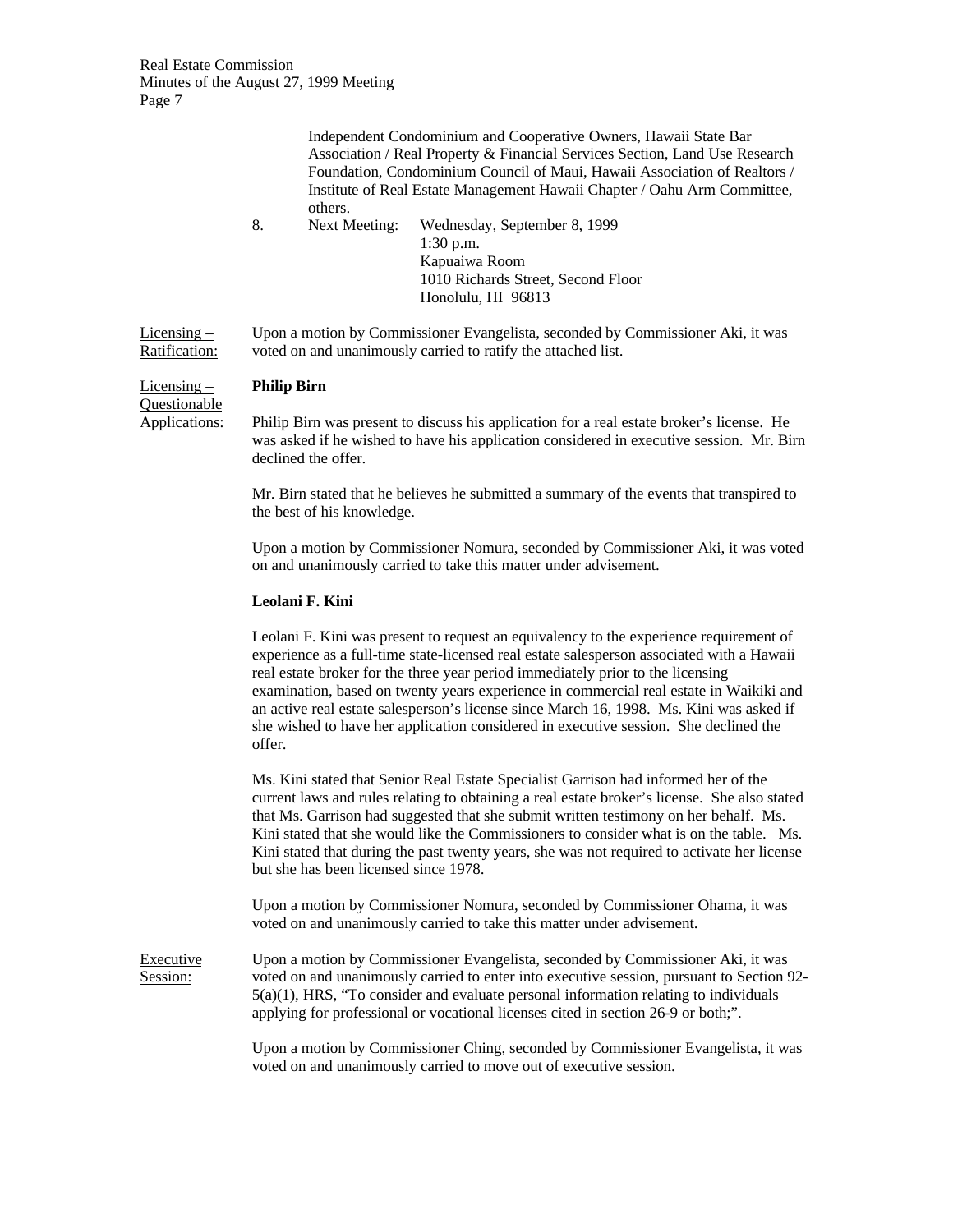#### Licensing – **James W. Licke**

**Questionable** 

Applications: After a review of the information submitted by the applicant, Commissioner Evangelista moved to approve the real estate salesperson's license application of James W. Licke. Commissioner Ching seconded the motion. The motion was voted on and unanimously carried.

#### **Stuart S. Igarta**

After a review of the information submitted by the applicant, Commissioner Evangelista moved to approve the real estate salesperson's license application of Stuart S. Igarta. Commissioner Ching seconded the motion. The motion was voted on and unanimously carried.

### **Dawn Erin Wandasan**

After a review of the information submitted by the applicant, Commissioner Evangelista moved to approve the real estate salesperson's license application of Dawn Erin Wandasan, despite its submission after the 90-calendar day deadline based on the evidence provided by the applicant. Commissioner Ching seconded the motion. The motion was voted on and unanimously carried.

### **Philip Birn**

After a review of the information presented by the applicant, Commissioner Evangelista moved to approve the real estate broker's license application of Philip Birn. Commissioner Ching seconded the motion. The motion was voted on and unanimously carried.

# **Leolani F. Kini**

After a review of the information presented by the applicant and upon the advice and counsel of the Deputy Attorney General, Commissioner Nomura moved to deny Leolani F. Kini's request for an equivalency to experience as a full-time state-licensed real estate salesperson associated with a Hawaii-licensed real estate broker for the three-year period immediately prior to the licensing examination, based on Hawaii Revised Statutes, §467- 9.5(a)(3)(C) (as revised by Act 240, 1999 Session Laws Hawaii). Commissioner Ohama seconded the motion. The motion was voted on and unanimously carried.

#### **Phoebe Chrisman, Phoebe Lau, Realtor**

After a review of the information submitted by the applicant, Commissioner Evangelista moved to approve Ms. Chrisman's request to continue to use the tradename, Phoebe Lau, Realtor, despite the change of her legal name to Phoebe Chrisman. Commissioner Ching seconded the motion. The motion was voted on and unanimously carried.

### **Melanie K. Crowell**

After a review of the information submitted by the applicant, Commissioner Evangelista moved to approve Melanie K. Crowell's request for reconsideration. Commissioner Ching seconded the motion. The motion was voted on and unanimously carried.

After a review of the information submitted by the applicant, Commissioner Ching moved to approve the real estate salesperson's license of Melanie K. Crowell, without any conditions, based on documents submitted that her probation was satisfied and